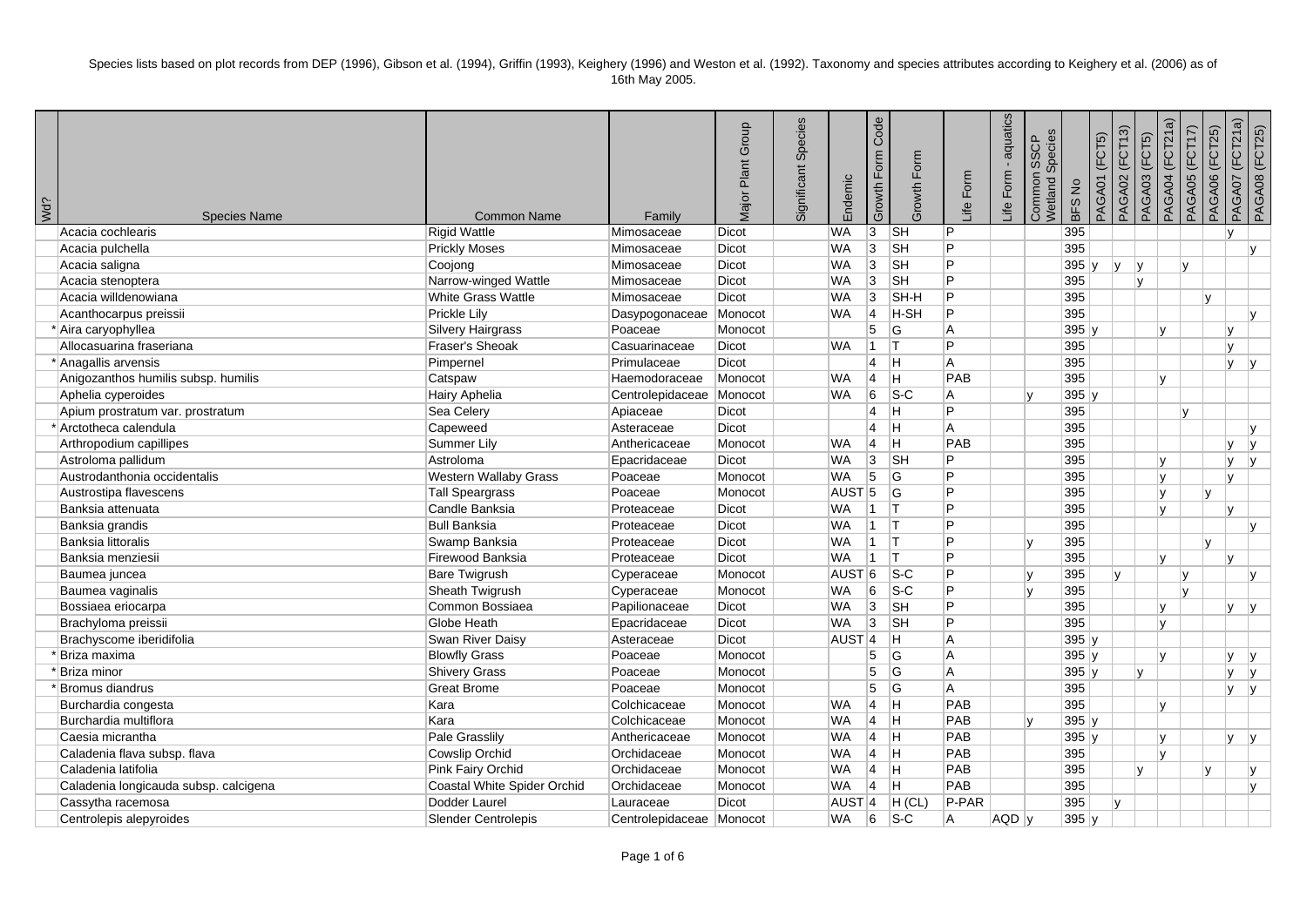| Wd? | <b>Species Name</b>                          | <b>Common Name</b>          | Family                   | Plant Group<br>Major | Significant Species | Endemic           | Code<br>Growth Form | Growth Form               | Life Form | aquatics<br>Form<br>Life | Common SSCP<br>Wetland Species | <b>BFS No</b> | PAGA01 (FCT5) | PAGA02 (FCT13) | PAGA04 (FCT21a)<br>PAGA03 (FCT5) | PAGA05 (FCT17) | PAGA06 (FCT25) | PAGA07 (FCT21a) | PAGA08 (FCT25) |
|-----|----------------------------------------------|-----------------------------|--------------------------|----------------------|---------------------|-------------------|---------------------|---------------------------|-----------|--------------------------|--------------------------------|---------------|---------------|----------------|----------------------------------|----------------|----------------|-----------------|----------------|
|     | Centrolepis aristata                         | <b>Pointed Centrolepis</b>  | Centrolepidaceae Monocot |                      |                     | AUST <sup>6</sup> |                     | $S-C$                     | ΙA.       |                          |                                | 395y          |               |                |                                  |                |                |                 |                |
|     | * Cerastium glomeratum                       | Sticky Mouse-ear Chickweed  | Caryophyllaceae          | Dicot                |                     |                   | $\overline{4}$      | lH.                       | l A       |                          |                                | 395           |               |                |                                  |                |                |                 | $\mathbf{v}$   |
|     | Chamaescilla corymbosa var. corymbosa        | <b>Blue Squill</b>          | Anthericaceae            | Monocot              |                     |                   | $\overline{4}$      | lн.                       | PAB       |                          |                                | $395$ y       |               | v              | İγ.                              |                |                | V               | İν.            |
|     | Conostephium preissii                        | Preiss's Pearlflower        | Epacridaceae             | Dicot                |                     | <b>WA</b>         | $ 3\rangle$         | <b>SH</b>                 | P         |                          |                                | 395           |               |                | lv.                              |                |                | $\mathsf{v}$    |                |
|     | Conostylis aculeata                          | <b>Prickly Conostylis</b>   | Haemodoraceae            | Monocot              |                     | <b>WA</b>         | Ι4−                 | Iн.                       | Þ         |                          |                                | 395           |               |                | lv.                              |                | V              | lv.             | y              |
|     | Conostylis juncea                            | Conostylis                  | Haemodoraceae            | Monocot              |                     | <b>WA</b>         | <b>4</b>            | ΙH.                       | P         |                          |                                | 395           |               |                |                                  |                | V              |                 |                |
|     | * Conyza sumatrensis                         | Fleabane                    | Asteraceae               | Dicot                |                     |                   | $\vert 4 \vert$     | $\overline{\mathsf{H}}$   | l A       |                          |                                | 395           |               |                |                                  |                |                |                 | ly.            |
|     | Crassula colorata var. colorata              | Dense Stonecrop             | Crassulaceae             | Dicot                |                     | IT.               | $\overline{4}$      | H                         | l A       |                          |                                | 395           |               |                |                                  |                |                |                 | <b>y</b>       |
|     | Cyathochaeta avenacea                        | Cyathochaeta                | Cyperaceae               | Monocot              |                     | <b>WA</b>         | 6                   | $s-c$                     | P         |                          |                                | $395$ y       |               |                |                                  |                |                |                 |                |
|     | Dampiera linearis                            | Dampiera                    | Goodeniaceae             | Dicot                |                     | <b>WA</b>         | 14                  | H-SH                      | IP.       |                          |                                | 395y          |               |                | <b>y</b>                         |                |                |                 |                |
|     | Daucus glochidiatus                          | Australian Carrot           | Apiaceae                 | Dicot                |                     |                   | $\overline{4}$      | H                         | A         |                          |                                | 395           |               |                | ly.                              |                | V.             | ly.             | ly.            |
|     | Daviesia triflora                            | Three-flowered Daviesia     | Papilionaceae            | Dicot                |                     | <b>WA</b>         | 3                   | <b>SH</b>                 | Þ         |                          |                                | 395           |               |                | lv.                              |                |                | <b>V</b>        |                |
|     | Desmocladus flexuosus                        | Desmocladus                 | Restionaceae             | Monocot              |                     |                   | 6                   | $S-R$                     | P         |                          |                                | 395           |               |                | v                                |                |                | lv.             | lv.            |
|     | Dichelachne crinita                          | Plumegrass                  | Poaceae                  | Monocot              |                     | lT.               | 5                   | G                         | <b>D</b>  |                          |                                | 395           |               |                |                                  |                |                | <b>V</b>        | y              |
|     | Dillwynia dillwynioides                      | Swamp Dillwynia             | Papilionaceae            | Dicot                | P3/p,s,e WA         |                   | 3                   | <b>SH</b>                 | +p⊤       |                          |                                | 395           |               | $\mathsf{v}$   |                                  |                |                |                 |                |
|     | Drosera erythrorhiza subsp. erythrorhiza     | <b>Red Ink Sundew</b>       | Droseraceae              | Dicot                |                     | <b>WA</b>         | $\vert 4 \vert$     | lн.                       | PAB       |                          |                                | 395           |               |                | v                                |                | V              | lv.             | lv.            |
|     | Drosera gigantea subsp. gigantea             | <b>Giant Sundew</b>         | Droseraceae              | Dicot                |                     | <b>WA</b>         | $ 4\rangle$         | Iн.                       | PAB       |                          | Iv.                            | $395$ y       |               |                |                                  |                |                |                 |                |
|     | Drosera glanduligera                         | Sundew                      | Droseraceae              | Dicot                |                     | AUST <sup>4</sup> |                     | Iн.                       | l A       |                          |                                | 395y          |               |                |                                  |                |                |                 |                |
|     | Drosera menziesii subsp. penicillaris        | Menzies' Rainbow            | Droseraceae              | Dicot                |                     | <b>WA</b>         | 4                   | lн.                       | PAB       |                          |                                | 395           |               |                | $\mathsf{v}$                     |                |                | lv.             |                |
|     | Drosera neesii subsp. neesii                 | Rainbow                     | Droseraceae              | Dicot                |                     | <b>WA</b>         | $\vert 4 \vert$     | H                         | PAB       |                          | lv.                            | $395$ y       |               |                |                                  |                |                |                 |                |
|     | Drosera nitidula subsp. nitidula             | Sundew                      | Droseraceae              | Dicot                |                     | <b>WA</b>         | $ 4\rangle$         | $\overline{H}$            | PAA       |                          | ۱v                             | 395           |               | v              |                                  |                |                |                 |                |
|     | Drosera pallida                              | Rainbow                     | Droseraceae              | Dicot                |                     | <b>WA</b>         | <u> 4</u>           | Iн.                       | PAB       |                          |                                | 395           |               |                |                                  |                |                | V               |                |
|     | Dryandra lindleyana                          | Couch Honeypot              | Proteaceae               | Dicot                |                     | <b>WA</b>         | 3                   | SH(PR)                    | Þ         |                          |                                | 395           |               |                |                                  |                |                | v               |                |
|     | * Ehrharta calycina                          | Perennial Veldtgrass        | Poaceae                  | Monocot              |                     |                   | 5                   | ۱G                        | P         |                          |                                | 395           |               |                |                                  |                |                |                 | IV.            |
|     | Epilobium hirtigerum                         | <b>Hairy Willow Herb</b>    | Onagraceae               | Dicot                |                     |                   | $\overline{4}$      | lн.                       | P         |                          |                                | 395           |               |                |                                  |                |                |                 | IV.            |
|     | *Erodium botrys                              | Long Storksbill             | Geraniaceae              | Dicot                |                     |                   | $\overline{4}$      | $\overline{H}$            | l A       |                          |                                | 395           |               |                |                                  |                |                |                 | lv.            |
|     | Eryngium pinnatifidum subsp. pinnatifidum MS | Sand Devil                  | Apiaceae                 | Dicot                |                     | <b>WA</b>         | $\vert 4 \vert$     | <b>H</b>                  | PAB       |                          |                                | 395           |               |                |                                  |                | V.             | lv.             | lv.            |
|     | Eucalyptus calophylla                        | Marri                       | Myrtaceae                | Dicot                |                     | <b>WA</b>         | $\overline{1}$      | lT.                       | P         |                          |                                | 395           |               |                |                                  |                |                |                 | IV.            |
|     | Eucalyptus gomphocephala var. gomphocephala  | Tuart                       | Myrtaceae                | Dicot                |                     | <b>WA</b>         | $\overline{1}$      | T/M                       | P         |                          |                                | 395           |               |                |                                  |                | V.             | lv.             | lv.            |
|     | Eucalyptus marginata subsp. marginata        | Jarrah                      | Myrtaceae                | Dicot                |                     | <b>WA</b>         | $\overline{1}$      | lT.                       | Þ         |                          |                                | 395           |               |                | lv.                              |                |                |                 |                |
|     | Eucalyptus rudis subsp. rudis                | Flooded Gum                 | Myrtaceae                | Dicot                |                     | <b>WA</b>         | 11.                 | Iт.                       | Þ         |                          | l v                            | $395$ y       | V             | lv.            |                                  |                |                |                 |                |
|     | Eutaxia virgata                              | Eutaxia                     | Papilionaceae            | Dicot                |                     | <b>WA</b>         | 3                   | <b>SH</b>                 | P         |                          | ly.                            | 395y          |               | v              |                                  |                |                |                 |                |
|     | Gahnia trifida                               | Coast Sawsedge              | Cyperaceae               | Monocot              |                     | AUST <sup>6</sup> |                     | $ S-C $                   | P         |                          | ۱v                             | 395           |               |                |                                  | I٧             |                |                 |                |
|     | Gastrolobium capitatum                       | Common Nemcia               | Papilionaceae            | Dicot                |                     | <b>WA</b>         | 3                   | ∣sн                       | P         |                          |                                | 395y          |               |                |                                  |                |                |                 |                |
|     | Geranium molle                               | <b>Dovesfoot Cranesbill</b> | Geraniaceae              | Dicot                |                     |                   | $\overline{4}$      | H                         | A         |                          |                                | 395           |               |                |                                  |                |                |                 | v              |
|     | Gompholobium tomentosum                      | Common Gompholobium         | Papilionaceae            | Dicot                |                     | WA                | 3                   | $\overline{\mathsf{S}}$ H | Þ         |                          |                                | 395           |               |                | v                                |                |                | v               |                |
|     | Goodenia pulchella                           | Goodenia                    | Goodeniaceae             | Dicot                |                     | <b>WA</b>         | $\vert 4 \vert$     | lн.                       | D         |                          | I۷                             | 395y          |               | $\mathsf{v}$   |                                  |                |                |                 |                |
|     |                                              |                             |                          |                      |                     |                   |                     |                           |           |                          |                                |               |               |                |                                  |                |                |                 |                |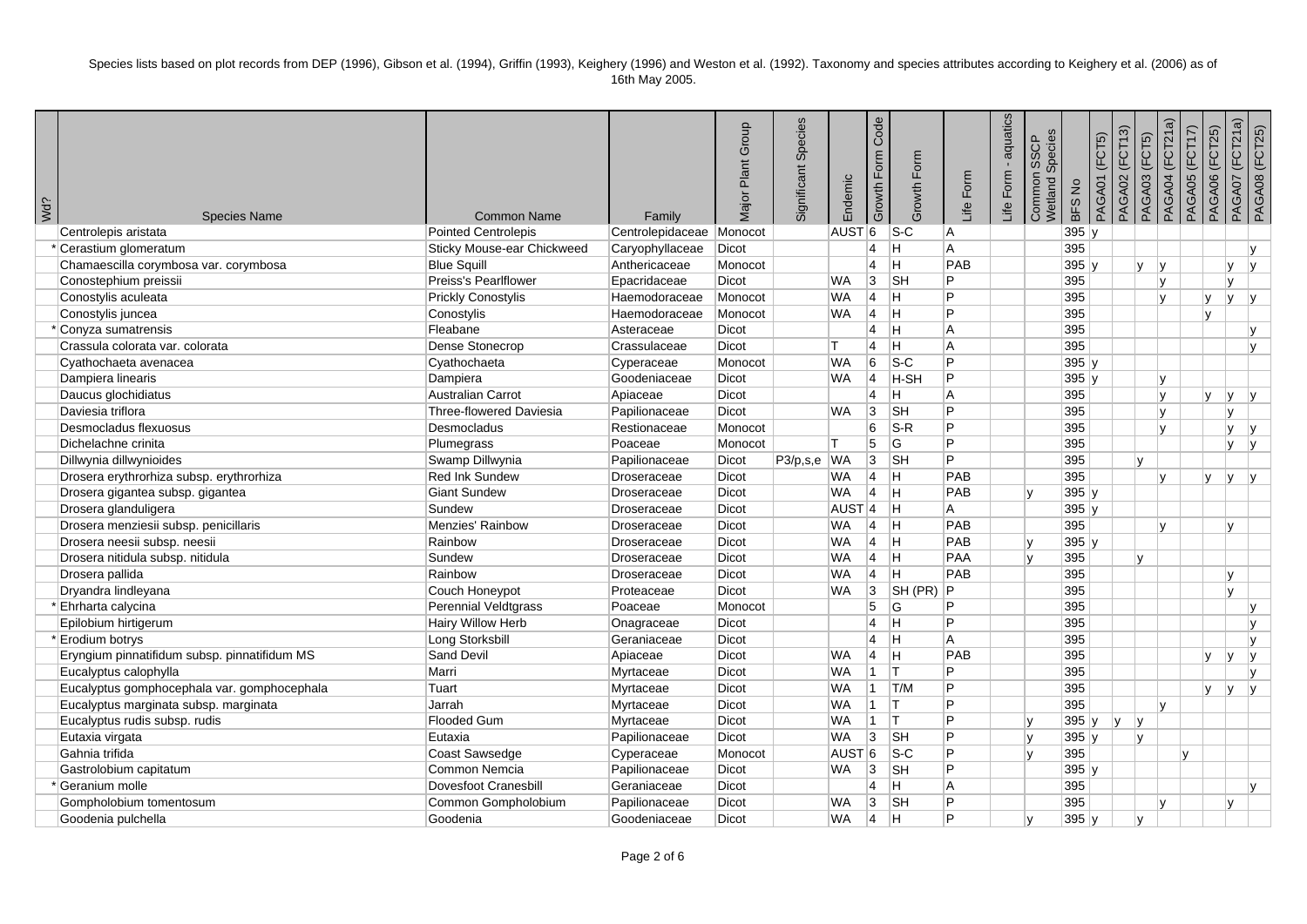| Wd? | <b>Species Name</b>                    | <b>Common Name</b>     | Family                 | Plant Group<br>Major | Significant Species | Endemic           | Code<br>Growth Form | Growth Form                | Life Form | aquatics<br>Form<br>Life | Common SSCP<br>Wetland Species | <b>BFS No</b> | PAGA01 (FCT5) | (FCT13)<br>PAGA02 | PAGA03 (FCT5)  | PAGA04 (FCT21a) | PAGA05 (FCT17) | PAGA07 (FCT21a)<br>PAGA06 (FCT25) | PAGA08 (FCT25) |
|-----|----------------------------------------|------------------------|------------------------|----------------------|---------------------|-------------------|---------------------|----------------------------|-----------|--------------------------|--------------------------------|---------------|---------------|-------------------|----------------|-----------------|----------------|-----------------------------------|----------------|
|     | Grevillea crithmifolia                 | Grevillea              | Proteaceae             | <b>Dicot</b>         |                     | <b>WA</b>         | $ 3\rangle$         | <b>SH</b>                  | IP.       |                          |                                | 395           |               |                   |                |                 |                | <b>v</b>                          |                |
|     | Haemodorum laxum                       | Haemodorum             | Haemodoraceae          | Monocot              |                     | <b>WA</b>         | 14                  | lH.                        | PAB       |                          |                                | 395y          |               |                   |                |                 |                |                                   |                |
|     | Hakea varia                            | Variable-leaved Hakea  | Proteaceae             | Dicot                |                     | <b>WA</b>         | 3                   | <b>SH</b>                  | P         |                          | lv                             | $395$ y       | y             | v                 |                |                 |                |                                   |                |
|     | Hardenbergia comptoniana               | Hardenbergia           | Papilionaceae          | Dicot                |                     | <b>WA</b>         | $ 3\rangle$         | SH (CL)                    | ∣P.       |                          |                                | 395           |               |                   |                |                 |                | v                                 |                |
|     | * Heliophila pusilla                   | Heliophila             | Brassicaceae           | <b>Dicot</b>         |                     |                   | $\overline{4}$      | lH.                        | l A       |                          |                                | 395           |               |                   |                |                 |                | ly.                               | V              |
|     | Hibbertia hypericoides                 | Common Hibbertia       | Dilleniaceae           | Dicot                |                     | <b>WA</b>         | 3                   | <b>SH</b>                  | P.        |                          |                                | 395           |               |                   |                | V               |                | Iv.                               | lv.            |
|     | Hibbertia racemosa                     | Stalked Hibbertia      | Dilleniaceae           | Dicot                |                     | <b>WA</b>         | $ 3\rangle$         | <b>SH</b>                  | P.        |                          |                                | 395           |               |                   | lv.            |                 |                | lv.                               | v              |
|     | Hibbertia stellaris                    | Swamp Hibbertia        | Dilleniaceae           | Dicot                |                     | <b>WA</b>         | 3                   | <b>SH</b>                  | P.        |                          | I٧                             | $395$ y       |               | v                 |                |                 |                |                                   |                |
|     | *Holcus setiger                        | Annual Fog             | Poaceae                | Monocot              |                     |                   | 5                   | G                          | l A       |                          |                                | 395           |               |                   |                |                 | <b>V</b>       | lv.                               |                |
|     | Homalosciadium homalocarpum            | Homahoma               | Apiaceae               | Dicot                |                     | <b>WA</b>         | $\vert 4 \vert$     | $\overline{\mathsf{H}}$    | l A       |                          |                                | 395           |               |                   |                |                 |                |                                   | v              |
|     | Hovea trisperma var. trisperma         | Common Hovea           | Papilionaceae          | Dicot                |                     | <b>WA</b>         | $ 3\rangle$         | <b>SH</b>                  | P.        |                          |                                | $395$ y       |               |                   | lv.            |                 |                | lv.                               |                |
|     | <b>Hybanthus calycinus</b>             | <b>Native Violet</b>   | Violaceae              | <b>Dicot</b>         |                     | <b>WA</b>         | 14                  | H-SH                       | Þ         |                          |                                | 395           |               |                   | lv.            |                 |                | lv.                               |                |
|     | Hydrocotyle diantha                    | Pennywort              | Apiaceae               | Dicot                |                     | <b>WA</b>         | 14                  | H                          | A         |                          |                                | 395y          |               |                   |                |                 |                |                                   |                |
|     | *Hypochaeris glabra                    | Flatweed               | Asteraceae             | Dicot                |                     |                   | $\vert 4 \vert$     | $\overline{H}$             | A         |                          |                                | $395$ y       |               |                   | <b>V</b><br> v |                 | <b>y</b>       | y                                 | V              |
|     | Hypolaena exsulca                      | Hypolaena              | Restionaceae           | Monocot              |                     |                   | 6                   | $S-R$                      | P.        |                          |                                | $395$ y       |               |                   | y y            |                 |                |                                   |                |
|     | Hypolaena pubescens                    | Hypolaena              | Restionaceae           | Monocot              |                     |                   | 6                   | $S-R$                      | P         |                          |                                | $395$ y       |               |                   |                |                 |                |                                   |                |
|     | * Isolepis marginata                   | Coarse Clubrush        | Cyperaceae             | Monocot              |                     | lΤ                | 6                   | $S-C$                      | A         |                          |                                | 395           |               |                   |                |                 |                | lv.                               |                |
|     | Isotropis cuneifolia subsp. cuneifolia | Granny's Bonnets       | Papilionaceae          | Dicot                |                     | <b>WA</b>         | $\vert$ 4           | H-SH                       | P         |                          |                                | 395           |               |                   | v              |                 |                | lv.                               |                |
|     | Jacksonia furcellata                   | Grey Stinkwood         | Papilionaceae          | Dicot                |                     | <b>WA</b>         | 3                   | SH/T                       | P         |                          |                                | 395           |               | $\mathbf{v}$      |                |                 |                |                                   |                |
|     | *Juncus bufonius                       | Toadrush               | Juncaceae              | Monocot              |                     |                   | 6                   | $S-J$                      | A         |                          |                                | 395y          |               |                   |                |                 |                |                                   |                |
|     | Juncus pallidus                        | <b>Giant Rush</b>      | Juncaceae              | Monocot              |                     | T.                | 6                   | $\overline{\mathsf{s}}$ -J | P.        |                          | lv                             | 395           |               | $\mathsf{v}$      |                |                 |                |                                   |                |
|     | Kunzea glabrescens                     | Spearwood              | Myrtaceae              | Dicot                |                     | <b>WA</b>         | 3                   | <b>SH</b>                  | P.        |                          |                                | $395$ y       |               |                   |                |                 |                |                                   |                |
|     | Lagenophora huegelii                   | Western Lagenophora    | Asteraceae             | Dicot                |                     | AUST <sup>4</sup> |                     | lн.                        | PAB       |                          |                                | 395           |               |                   | lv.            |                 | y.             | ly.                               | İν.            |
|     | Lechenaultia expansa                   | Leschenaultia          | Goodeniaceae           | Dicot                |                     | <b>WA</b>         | $\vert$ 4           | H-SH                       | P.        |                          |                                | 395           |               | v                 |                |                 |                |                                   |                |
|     | Lepidosperma longitudinale             | Swamp Swordsedge       | Cyperaceae             | Monocot              |                     | AUST <sup>6</sup> |                     | $ S-C $                    | P         |                          | lv                             | 395           |               | v                 |                | v               | V              |                                   |                |
|     | Lepidosperma squamatum                 | Common Lepidosperma    | Cyperaceae             | Monocot              |                     | <b>WA</b>         | 6                   | $S-C$                      | P         |                          |                                | 395           |               |                   | lv.            |                 |                | $y \mid y \mid y$                 |                |
|     | Leporella fimbriata                    | <b>Hare Orchid</b>     | Orchidaceae            | Monocot              |                     | <b>WA</b>         | $ 4\rangle$         | <b>H</b>                   | PAB       |                          |                                | 395           |               |                   | lv.            |                 |                |                                   |                |
|     | Lepyrodia glauca                       | Lepyrodia              | Restionaceae           | Monocot              |                     |                   | 6                   | $S-R$                      | P.        |                          |                                | 395           |               | v                 |                |                 |                |                                   |                |
|     | Lepyrodia muirii                       | Lepyrodia              | Restionaceae           | Monocot              |                     |                   | 6                   | $S-R$                      | P.        |                          | lv                             | 395           |               | v                 |                |                 |                |                                   |                |
|     | Leucopogon propinquus                  | <b>Beard Heath</b>     | Epacridaceae           | Dicot                |                     | <b>WA</b>         | 3                   | <b>SH</b>                  | P         |                          |                                | 395           |               |                   |                |                 | v              |                                   | IV.            |
|     | Levenhookia stipitata                  | Common Stylewort       | Stylidiaceae           | Dicot                |                     | <b>WA</b>         | $\vert 4 \vert$     | lH.                        | l A       |                          |                                | 395y          |               |                   | lv.            |                 |                |                                   |                |
|     | Lobelia alata                          | Angled Lobelia         | Lobeliaceae            | Dicot                |                     | T                 | $\overline{4}$      | ΙH.                        | P         |                          | lv                             | 395           |               |                   |                | Iv.             |                |                                   |                |
|     | Lobelia tenuior                        | Slender Lobelia        | Lobeliaceae            | Dicot                |                     | <b>WA</b>         | $\vert 4 \vert$     | lн.                        | l A       |                          |                                | 395           |               |                   | v              |                 | V              | lv.                               |                |
|     | Lomandra caespitosa                    | <b>Tufted Lomandra</b> | Dasypogonaceae Monocot |                      |                     | <b>WA</b>         | $\vert$ 4           | $\overline{H}$             | P.        |                          |                                | 395           |               | $\mathbf{v}$      | İγ.            |                 |                | v                                 | v              |
|     | Lomandra hermaphrodita                 | Lomandra               | Dasypogonaceae Monocot |                      |                     | <b>WA</b>         | $\vert 4 \vert$     | H                          | P         |                          |                                | 395           |               |                   |                | V               |                |                                   |                |
|     | Lomandra sericea                       | Silky Lomandra         | Dasypogonaceae Monocot |                      |                     | <b>WA</b>         | 4                   | lH.                        | P         |                          |                                | 395           |               |                   |                | V               |                | lv.                               |                |
|     | Lomandra suaveolens                    | Lomandra               | Dasypogonaceae Monocot |                      |                     | <b>WA</b>         | $ 4\rangle$         | lн                         | D         |                          |                                | 395           |               |                   |                |                 |                | $\mathsf{v}$                      |                |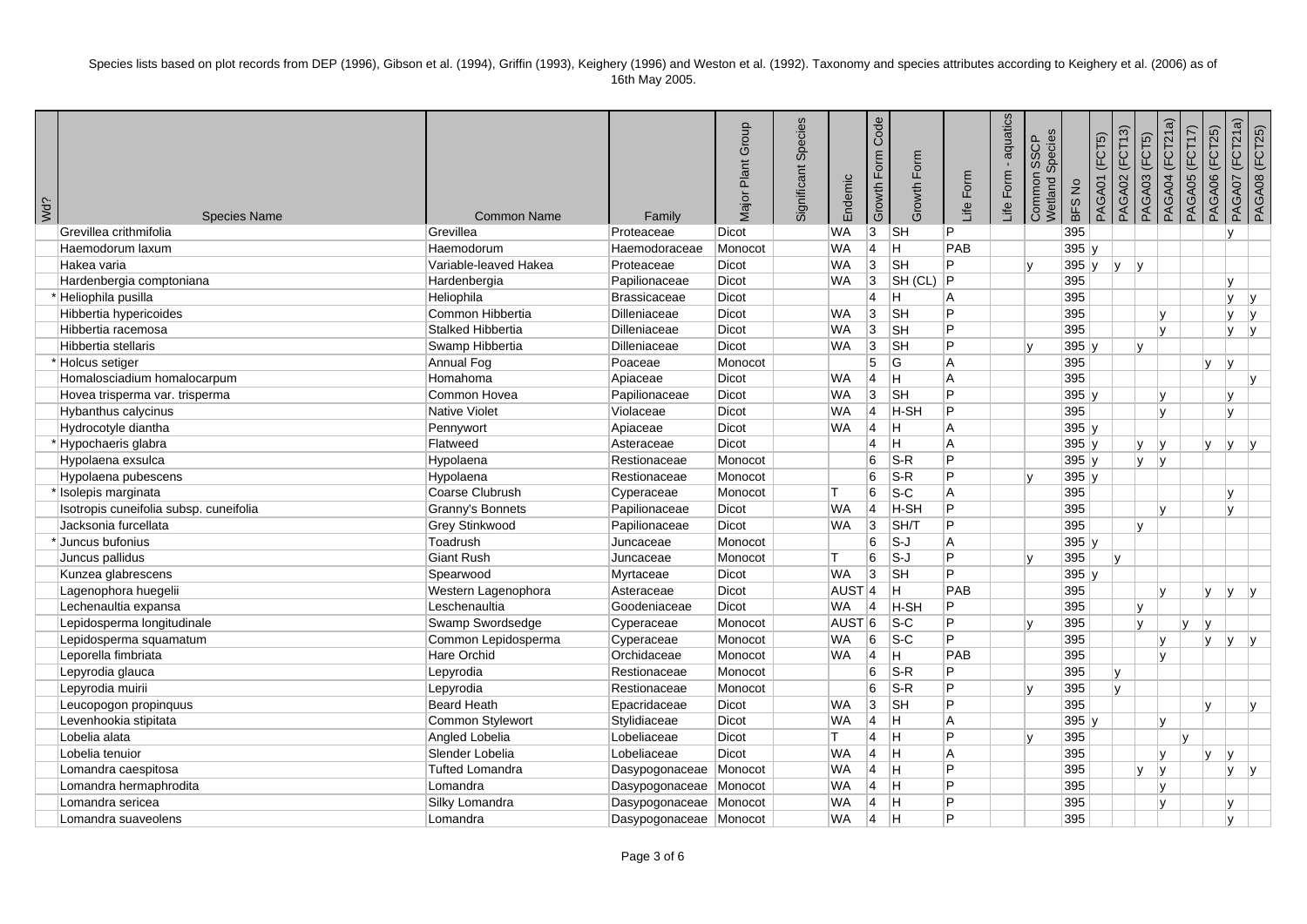| Wd? | <b>Species Name</b>                                         | <b>Common Name</b>         | Family          | Major Plant Group | Significant Species | Endemic             | Code<br>Growth Form | Growth Form               | Life Form      | aquatics<br>Form<br>Life | Common SSCP<br>Wetland Species<br>SSCP | BFS No | PAGA01 (FCT5) | PAGA02 (FCT13) | PAGA03 (FCT5)  | PAGA04 (FCT21a) | PAGA05 (FCT17)  | PAGA07 (FCT21a)<br>PAGA06 (FCT25) | PAGA08 (FCT25)          |
|-----|-------------------------------------------------------------|----------------------------|-----------------|-------------------|---------------------|---------------------|---------------------|---------------------------|----------------|--------------------------|----------------------------------------|--------|---------------|----------------|----------------|-----------------|-----------------|-----------------------------------|-------------------------|
|     | Luzula meridionalis                                         | Woodrush                   | Juncaceae       | Monocot           |                     | <b>AUST</b>         | 6                   | $ S-J $                   | PAB            |                          |                                        | 395    |               |                |                |                 |                 | $\mathsf{v}$                      |                         |
|     | Lyginia barbata                                             | Lyginia                    | Restionaceae    | Monocot           |                     |                     | 6                   | $S-R$                     | P              |                          |                                        | 395 y  |               |                |                |                 |                 |                                   |                         |
|     | Macrozamia riedlei                                          | Riedlé's Zamia             | Zamiaceae       | Cycad             |                     | <b>WA</b>           | 3                   | SH-H                      | P              |                          |                                        | 395    |               |                |                | Iv.             | <b>v</b>        | lv.                               | $\mathsf{V}$            |
|     | Meeboldina roycei MS                                        | Meeboldina                 | Restionaceae    | Monocot           |                     |                     | 6                   | $S-R$                     | P              |                          | lv.                                    | 395    |               | lv.<br>IV.     |                |                 |                 |                                   |                         |
|     | Melaleuca preissiana                                        | Preiss's Paperbark         | Myrtaceae       | <b>Dicot</b>      |                     | <b>WA</b>           | 11.                 | IT.                       | P              |                          | ۱v                                     | 395    |               |                | v              |                 |                 |                                   |                         |
|     | Melaleuca rhaphiophylla                                     | Freshwater Paperbark       | Myrtaceae       | <b>Dicot</b>      |                     | <b>WA</b>           | 3                   | <b>SH</b>                 | P              |                          | <sup>V</sup>                           | 395    | lv.           |                |                |                 | IV.             |                                   |                         |
|     | Mesomelaena tetragona                                       | Large Semaphore Sedge      | Cyperaceae      | Monocot           |                     | <b>WA</b>           | 6                   | $\overline{\text{S-C}}$   | P              |                          |                                        | 395 y  |               |                |                |                 |                 |                                   |                         |
|     | Microlaena stipoides                                        | <b>Weeping Grass</b>       | Poaceae         | Monocot           |                     | T.                  | 5                   | lG.                       | P              |                          |                                        | 395    |               |                |                |                 | v               |                                   |                         |
|     | Microtis media                                              | Common Mignonette Orchid   | Orchidaceae     | Monocot           |                     | <b>WA</b>           | $\vert 4 \vert$     | ΙH                        | PAB            |                          |                                        | 395    |               | lv.<br>lv.     |                |                 |                 |                                   |                         |
|     | Millotia myosotidifolia                                     | <b>Broadleaf Millotia</b>  | Asteraceae      | Dicot             |                     | AUST <sup>4</sup>   |                     | lн                        | A              |                          |                                        | 395    |               |                |                |                 |                 |                                   | lv.                     |
|     | Myoporum caprarioides                                       | Slender Myoporum           | Myoporaceae     | Dicot             |                     | WA                  | 3                   | SH                        | P              |                          |                                        | 395    |               |                |                |                 | lv.<br><b>V</b> |                                   |                         |
|     | Nemcia reticulata                                           | Reticulate Nemcia          | Papilionaceae   | Dicot             |                     | <b>WA</b>           | 3                   | <b>SH</b>                 | P              |                          |                                        | 395 y  |               |                |                |                 |                 |                                   |                         |
|     | Nuytsia floribunda                                          | <b>Christmas Tree</b>      | Loranthaceae    | Dicot             |                     | <b>WA</b>           | $\vert$ 1           | İΤ                        | P-PAR          |                          |                                        | 395 y  |               |                |                |                 |                 |                                   |                         |
|     | Opercularia hispidula                                       | Opercularia                | Rubiaceae       | Dicot             |                     | AUST <sub>3</sub>   |                     | SH-H                      | P              |                          |                                        | 395    |               |                |                |                 | v               |                                   |                         |
|     | Opercularia vaginata                                        | Opercularia                | Rubiaceae       | <b>Dicot</b>      |                     | <b>WA</b>           | 3                   | SH-H                      | P              |                          |                                        | 395    |               |                |                |                 |                 | v                                 |                         |
|     | *Orobanche minor                                            | <b>Broom Rape</b>          | Orobanchaceae   | Dicot             |                     |                     | $\overline{4}$      | lн                        | A-PAR          |                          |                                        | 395    |               |                |                |                 |                 | V                                 |                         |
|     | Oxalis perennans                                            | Native Oxalis              | Oxalidaceae     | Dicot             |                     | $AUST$ <sup>4</sup> |                     | Iн.                       | PAB            |                          |                                        | 395    |               |                |                |                 | v               |                                   | lv.                     |
|     | Patersonia occidentalis                                     | Purple Flag                | Iridaceae       | Monocot           |                     | $AUST$ <sup>4</sup> |                     | ΙH                        | P              |                          |                                        | 395 y  |               |                | V              |                 |                 |                                   |                         |
|     | Pelargonium littorale subsp. littorale                      | Pelargonium                | Geraniaceae     | Dicot             |                     | AUST <sup>4</sup>   |                     | lH.                       | AYP            |                          |                                        | 395    |               |                |                |                 |                 |                                   | lv.                     |
|     | Pericalymma ellipticum var. floridum                        | Pericalymma                | Myrtaceae       | Dicot             |                     | <b>WA</b>           | 3                   | <b>SH</b>                 | $\overline{P}$ |                          |                                        | 395 y  |               |                | v              |                 |                 |                                   |                         |
|     | Petrophile linearis                                         | Pixie Mops                 | Proteaceae      | <b>Dicot</b>      |                     | <b>WA</b>           | 3                   | $\overline{\mathsf{S}}$ H | P              |                          |                                        | 395    |               |                |                | IV.             |                 |                                   |                         |
|     | * Petrorhagia dubia                                         | <b>Velvet Pink</b>         | Caryophyllaceae | Dicot             |                     |                     | $\overline{4}$      | Iн.                       | A              |                          |                                        | 395    |               |                |                |                 |                 | v                                 | v                       |
|     | Phyllanthus calycinus                                       | Phyllanthus                | Euphorbiaceae   | Dicot             |                     | <b>WA</b>           | $\vert 4 \vert$     | ΙH                        | Þ              |                          |                                        | 395    |               |                |                |                 |                 |                                   | $\mathsf{v}$            |
|     | Phylloglossum drummondii                                    | Pygmy Clubmoss             | Lycopodiaceae   | Fern Ally         |                     | т                   | $\overline{4}$      | lн.                       | PAB            |                          | <sup>V</sup>                           | 395 y  |               |                |                |                 |                 |                                   |                         |
|     | Pimelea rosea subsp. rosea                                  | Rose Banjine               | Thymelaeaceae   | <b>Dicot</b>      |                     | <b>WA</b>           | 3                   | <b>SH</b>                 | P              |                          |                                        | 395    |               |                |                |                 |                 | v                                 | $\mathsf{I} \mathsf{v}$ |
|     | * Poa annua                                                 | Wintergrass                | Poaceae         | Monocot           |                     |                     | 5                   | G                         | A              |                          |                                        | 395    | lv.           |                |                |                 |                 |                                   |                         |
|     | Poa drummondiana                                            | Drummond's Poa             | Poaceae         | Monocot           |                     | AUST <sub>5</sub>   |                     | lG.                       | P              |                          |                                        | 395    |               |                |                |                 |                 | $\mathsf{v}$                      |                         |
|     | Poa poiformis                                               | <b>Coastal Tussock Poa</b> | Poaceae         | Monocot           |                     | $AUST$ 5            |                     | lG.                       | P              |                          |                                        | 395    |               |                |                |                 |                 |                                   |                         |
|     | Podolepis gracilis                                          | Slender Podolepis          | Asteraceae      | Dicot             |                     | AUST <sub>4</sub>   |                     | ΙH                        | A              |                          |                                        | 395    |               |                |                | $\mathbf{v}$    |                 | $\mathbf{v}$                      |                         |
|     | Podolepis gracilis (Swamp form) (GJ Keighery 13126)         | Swamp Podolepis            | Asteraceae      | Dicot             |                     | WA                  | 4                   | lн.                       | A              |                          |                                        | 395    |               |                | $\mathbf{v}$   |                 |                 | v                                 |                         |
|     | Podotheca chrysantha                                        | <b>Yellow Podotheca</b>    | Asteraceae      | <b>Dicot</b>      |                     | <b>WA</b>           | $\vert 4 \vert$     | Iн.                       | A              |                          |                                        | 395    |               |                |                | lv.             |                 |                                   |                         |
|     | Prasophyllum brownii                                        | Christmas Leek Orchid      | Orchidaceae     | Monocot           |                     | <b>WA</b>           | $ 4 $ H             |                           | PAB            |                          |                                        | 395 y  |               |                |                |                 |                 |                                   |                         |
|     | Pterostylis sanguinea                                       | Dark Banded Greenhood      | Orchidaceae     | Monocot           |                     | AUST <sup>4</sup>   |                     | Iн.                       | PAB            |                          |                                        | 395    |               |                |                | Iv.             |                 |                                   |                         |
|     | Pterostylis sp.cauline leaves(N.Gibson & M.N.Lyons 1490) PN | Greenhood                  | Orchidaceae     | Monocot d,s       |                     | <b>WA</b>           | $\vert$ 4           | lн                        | PAB            |                          |                                        | 395    | lv.           |                |                |                 |                 |                                   |                         |
|     | Pterostylis sp. Slender Snail Orchid(G.J.Keighery 14516) PN | Greenhood                  | Orchidaceae     | Monocot           |                     | <b>WA</b>           | $\vert 4 \vert$     | Iн.                       | PAB            |                          |                                        | 395    |               |                | <b>V</b><br> V |                 |                 |                                   | lv.                     |
|     | Pyrorchis nigricans                                         | <b>Red Beaks</b>           | Orchidaceae     | Monocot           |                     | $AUST$ <sup>4</sup> |                     | Iн.                       | PAB            |                          |                                        | 395    |               |                |                |                 | v               |                                   |                         |
|     | Quinetia urvillei                                           | Quinetia                   | Asteraceae      | Dicot             |                     | $AUST$ 4            |                     | lн                        | A              |                          |                                        | 395 v  |               |                |                | Iv.             |                 |                                   |                         |
|     |                                                             |                            |                 |                   |                     |                     |                     |                           |                |                          |                                        |        |               |                |                |                 |                 |                                   |                         |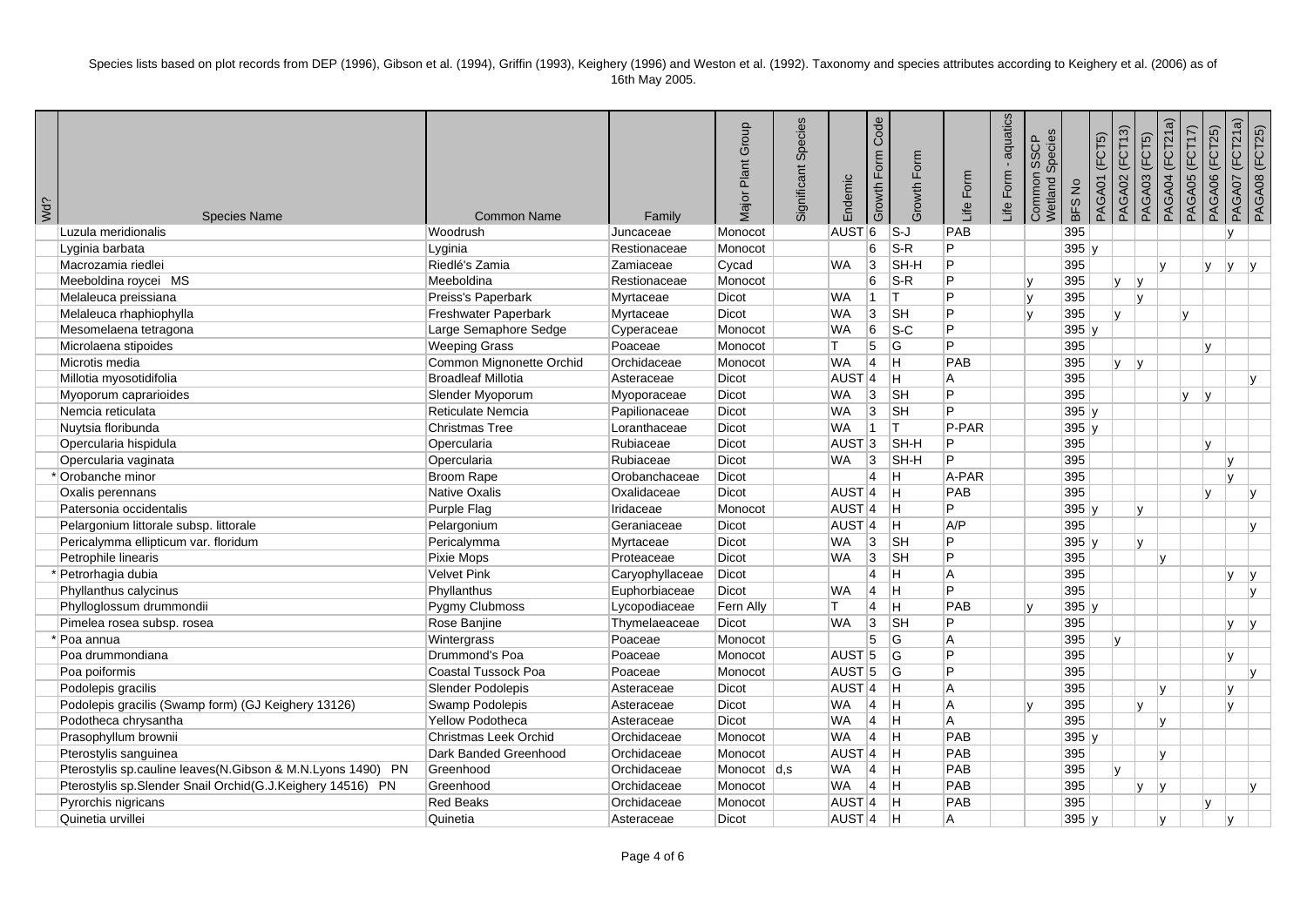| Wd? | <b>Species Name</b>                      | <b>Common Name</b>            | Family          | Major Plant Group | Significant Species | Endemic           | Code<br>Growth Form | Growth Form               | Life Form  | aquatics<br>Form<br>Life | Species<br><b>SSCP</b><br>Common:<br>Wetland S | BFS No | PAGA01 (FCT5) | PAGA02 (FCT13) | (FCT5)<br>PAGA03 | PAGA04 (FCT21a) | PAGA05 (FCT17) | PAGA07 (FCT21a)<br>PAGA06 (FCT25) | PAGA08 (FCT25) |  |
|-----|------------------------------------------|-------------------------------|-----------------|-------------------|---------------------|-------------------|---------------------|---------------------------|------------|--------------------------|------------------------------------------------|--------|---------------|----------------|------------------|-----------------|----------------|-----------------------------------|----------------|--|
|     | Samolus junceus                          | <b>Reed Samolus</b>           | Primulaceae     | <b>Dicot</b>      |                     | <b>WA</b>         | $\vert 4 \vert$     | IН.                       | P          |                          | $\mathbf{v}$                                   | 395    |               |                |                  |                 |                |                                   |                |  |
|     | Scaevola canescens                       | Fanflower                     | Goodeniaceae    | <b>Dicot</b>      |                     | <b>WA</b>         | 14                  | H-SH                      | P          |                          |                                                | 395    |               |                |                  |                 |                | v                                 |                |  |
|     | Schoenus brevisetis                      | Schoenus                      | Cyperaceae      | Monocot           |                     | <b>WA</b>         | 6                   | $ S-C $                   | P          |                          |                                                | 395 y  |               |                |                  |                 |                |                                   |                |  |
|     | Schoenus efoliatus                       | Schoenus                      | Cyperaceae      | Monocot           |                     | <b>WA</b>         | 6                   | $\overline{\text{S-C}}$   | P          |                          |                                                | 395    |               |                | V                |                 |                |                                   |                |  |
|     | Schoenus odontocarpus                    | Schoenus                      | Cyperaceae      | Monocot           |                     | <b>WA</b>         | 6                   | $s-c$                     | A          |                          | lv.                                            | 395 y  |               |                |                  |                 |                |                                   |                |  |
|     | Selaginella gracillima                   | <b>Tiny Clubmoss</b>          | Selaginellaceae | Fern Ally         |                     | т                 | 14                  | lH.                       | A          |                          |                                                | 395 y  |               |                | V                |                 |                |                                   |                |  |
|     | *Silene gallica                          | <b>French Catchfly</b>        | Caryophyllaceae | <b>Dicot</b>      |                     |                   | $\vert 4 \vert$     | ΙH                        | A          |                          |                                                | 395    |               |                |                  |                 |                | $\mathsf{v}$                      |                |  |
|     | Siloxerus humifusus                      | <b>Siloxerus</b>              | Asteraceae      | <b>Dicot</b>      |                     | <b>WA</b>         | $\overline{4}$      | Iн.                       | A          |                          |                                                | 395 y  |               |                | v                |                 |                |                                   |                |  |
|     | Siloxerus multiflorus                    | <b>Siloxerus</b>              | Asteraceae      | <b>Dicot</b>      |                     | <b>WA</b>         | $\vert 4 \vert$     | lн.                       | A          |                          |                                                | 395y   |               |                |                  |                 |                |                                   |                |  |
|     | * Sonchus oleraceus                      | Common Sowthistle             | Asteraceae      | Dicot             |                     |                   | $\overline{4}$      | ΙH                        | A          |                          |                                                | 395    |               |                |                  | $\mathbf{v}$    |                | v                                 |                |  |
|     | Sowerbaea laxiflora                      | <b>Purple Tassels</b>         | Anthericaceae   | Monocot           |                     | <b>WA</b>         | 14                  | lH.                       | PAB        |                          |                                                | 395    |               |                |                  | IV.             | V              | lv.                               |                |  |
|     | Stackhousia monogyna                     | Stackhousia                   | Stackhousiaceae | <b>Dicot</b>      |                     | AUST <sup>4</sup> |                     | <b>H-SH</b>               | P          |                          |                                                | 395y   |               |                |                  | lv.             |                |                                   |                |  |
|     | *Stellaria media                         | Common Chickweed              | Caryophyllaceae | Dicot             |                     |                   | $\overline{4}$      | ΙH                        | A          |                          |                                                | 395    |               |                |                  |                 | v              | ly.                               | V              |  |
|     | Stirlingia latifolia                     | Blueboy                       | Proteaceae      | <b>Dicot</b>      |                     | <b>WA</b>         | $ 3\rangle$         | $\overline{\mathsf{S}}$ H | P          |                          |                                                | 395    |               |                |                  | lv.             |                |                                   |                |  |
|     | Stylidium brunonianum subsp. brunonianum | Pink Fountain Triggerplant    | Stylidiaceae    | <b>Dicot</b>      |                     | <b>WA</b>         | 14                  | Iн.                       | P          |                          |                                                | 395 y  |               |                |                  | Iv.             |                |                                   |                |  |
|     | Stylidium calcaratum                     | <b>Book Triggerplant</b>      | Stylidiaceae    | Dicot             |                     | AUST <sup>4</sup> |                     | Iн.                       | A          |                          |                                                | 395 y  |               |                |                  |                 |                |                                   |                |  |
|     | Stylidium dichotomum                     | Pins-and-needles              | Stylidiaceae    | <b>Dicot</b>      |                     | <b>WA</b>         | $\vert$ 4           | Iн.                       | P          |                          |                                                | 395    |               |                | v                |                 |                |                                   |                |  |
|     | Stylidium piliferum subsp. piliferum     | Common Butterfly Triggerplant | Stylidiaceae    | Dicot             |                     | <b>WA</b>         | ∣4                  | -lh                       | P          |                          |                                                | 395    |               |                |                  | Iv.             |                | v                                 |                |  |
|     | Stylidium repens                         | Matted Triggerplant           | Stylidiaceae    | Dicot             |                     | <b>WA</b>         | $\vert 4 \vert$     | Iн.                       | P          |                          |                                                | 395    |               |                | $\mathsf{v}$     |                 |                |                                   |                |  |
|     | Stylidium schoenoides                    | Cow-kicks                     | Stylidiaceae    | <b>Dicot</b>      |                     | <b>WA</b>         | $\vert$ 4           | $\overline{\mathsf{H}}$   | P          |                          |                                                | 395    |               |                |                  | Iv.             |                | $\mathsf{v}$                      |                |  |
|     | *Symphyotrichum subulatum                | <b>Bushy Starwort</b>         | Asteraceae      | <b>Dicot</b>      |                     |                   | $\overline{4}$      | ΙH                        | A/P        |                          |                                                | 395    |               | lv.            |                  |                 |                |                                   |                |  |
|     | Synaphea spinulosa subsp. spinulosa      | Synaphea                      | Proteaceae      | Dicot             |                     | <b>WA</b>         | 3                   | <b>SH</b>                 | P          |                          |                                                | 395    |               |                |                  |                 |                | $\mathbf{v}$                      |                |  |
|     | Thelymitra aff. pauciflora scps          | Sun Orchid                    | Orchidaceae     | Monocot           |                     |                   | $\overline{4}$      | ΙH                        | PAB        |                          |                                                | 395 y  |               |                |                  |                 |                |                                   |                |  |
|     | Thelymitra antennifera                   | Lemon-scented Sun Orchid      | Orchidaceae     | Monocot           |                     | <b>WA</b>         | $\vert 4 \vert$     | Iн.                       | PAB        |                          | lv                                             | 395y   |               |                |                  |                 |                |                                   |                |  |
|     | Thelymitra benthamiana                   | Leopard Orchid                | Orchidaceae     | Monocot           |                     | <b>WA</b>         | ∣4                  | -lh                       | PAB        |                          |                                                | 395y   |               |                |                  |                 |                |                                   |                |  |
|     | Thelymitra flexuosa                      | <b>Twisted Sun Orchid</b>     | Orchidaceae     | Monocot           |                     | <b>WA</b>         | $\vert$ 4           | Iн.                       | PAB        |                          |                                                | 395    |               |                | v                |                 |                |                                   |                |  |
|     | Thysanotus arenarius                     | Limestone Fringed Lily        | Anthericaceae   | Monocot           |                     | <b>WA</b>         | $\vert$ 4           | $\overline{H}$            | PAB        |                          |                                                | 395    |               |                |                  |                 | $\mathsf{v}$   |                                   |                |  |
|     | Thysanotus multiflorus                   | <b>Fringed Lily</b>           | Anthericaceae   | Monocot           |                     | <b>WA</b>         | $\vert 4 \vert$     | -lh                       | P          |                          |                                                | 395y   |               |                |                  |                 |                |                                   |                |  |
|     | Trachymene coerulea subsp. coerulea      | <b>Blue Laceflower</b>        | Apiaceae        | <b>Dicot</b>      | ls                  | <b>WA</b>         | 14                  | ΙH                        | A          |                          |                                                | 395    |               |                |                  |                 | v              |                                   |                |  |
|     | Trachymene pilosa                        | Small Laceflower              | Apiaceae        | Dicot             |                     |                   | $\overline{4}$      | Iн.                       | Α          |                          |                                                | 395    |               |                |                  | $\mathsf{v}$    | <b>V</b>       | <b>v</b>                          |                |  |
|     | <b>Tribonanthes australis</b>            | Tribonanthes                  | Haemodoraceae   | Monocot           |                     | <b>WA</b>         | $\vert 4 \vert$     | lн.                       | <b>PAB</b> |                          | $\mathbf{v}$                                   | 395y   |               |                |                  |                 |                |                                   |                |  |
|     | *Trifolium arvense var. arvense          | <b>Haresfoot Clover</b>       | Papilionaceae   | <b>Dicot</b>      |                     |                   | $\overline{4}$      | ΙH                        | Α          |                          |                                                | 395    |               |                |                  |                 |                |                                   | $\mathbf{v}$   |  |
|     | *Trifolium campestre var. campestre      | Hop Clover                    | Papilionaceae   | Dicot             |                     |                   | $\overline{4}$      | H                         | A          |                          |                                                | 395    |               |                |                  |                 |                | v                                 | Iv.            |  |
|     | Triglochin linearis                      | Triglochin                    | Juncaginaceae   | Monocot           |                     | <b>WA</b>         | 6                   | $ S-C $                   | PAB        | AQE y                    |                                                | 395    |               | lv.            |                  |                 |                |                                   |                |  |
|     | *Ursinia anthemoides                     | Ursinia                       | Asteraceae      | Dicot             |                     |                   | $\overline{4}$      | ΙH                        | A          |                          |                                                | 395    |               |                |                  | IV.             |                | v                                 | V              |  |
|     | Villarsia albiflora                      | White Villarsia               | Menyanthaceae   | <b>Dicot</b>      |                     | <b>WA</b>         | $\vert$ 4           | lн.                       | PAB        | AQE y                    |                                                | 395    |               |                |                  | v               |                |                                   |                |  |
|     | * Vulpia bromoides                       | Squirrel's Tail Fescue        | Poaceae         | Monocot           |                     |                   | 5                   | ۱G                        | A          |                          |                                                | 395    |               |                |                  |                 |                |                                   |                |  |